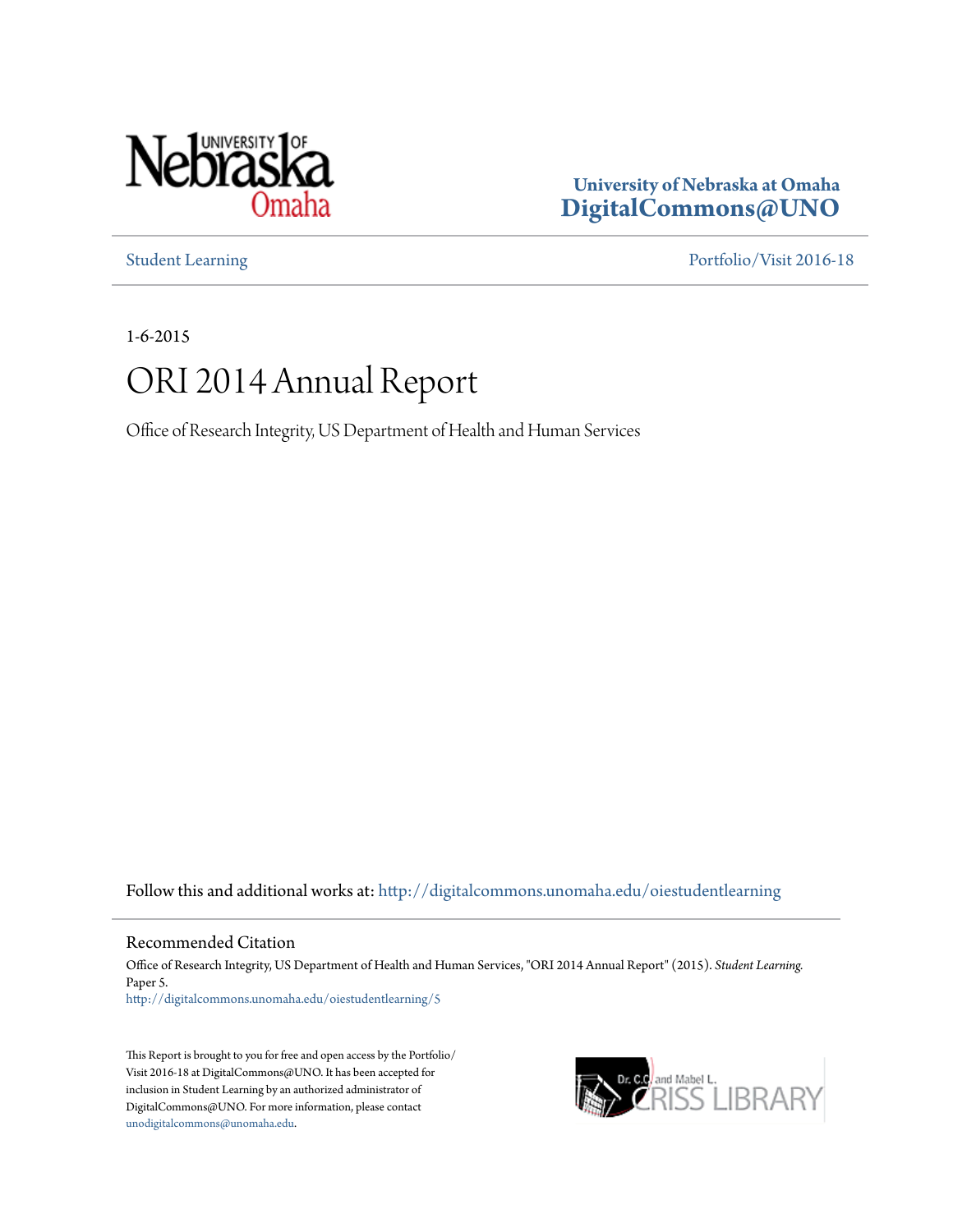| <b>OFFICE OF RESEARCH INTEGRITY</b><br>DEPARTMENT OF HEALTH AND HUMAN<br><b>SERVICES</b><br><b>Public Health Service</b> | FORM APPROVED: OMB No. 0937-0198; Expires: 05/31/17<br>See Statement of Burden on Reverse                                                                                              |  |  |
|--------------------------------------------------------------------------------------------------------------------------|----------------------------------------------------------------------------------------------------------------------------------------------------------------------------------------|--|--|
| <b>INSTITUTIONAL ASSURANCE</b><br><b>AND</b><br><b>ANNUAL REPORT ON</b><br><b>POSSIBLE RESEARCH MISCONDUCT</b>           | <b>Period Covered by this Report</b><br>January 1, 2014 to December 31, 2014<br>Date Submitted: 01/06/2015                                                                             |  |  |
| Please make any mailing changes in the space to the right:                                                               | IPF: 0578102<br><b>INSTITUTIONAL OFFICIAL'S NAME</b><br>Scott Snyder, Ph.D.                                                                                                            |  |  |
| Place mailing label here.                                                                                                | <b>INSTITUTIONAL OFFICIAL'S TITLE</b><br>Assoc VC for Research & Creative Activit                                                                                                      |  |  |
|                                                                                                                          | <b>NAME OF INSTITUTION</b><br>University of Nebraska at Omaha<br>MAILING ADDRESS OF INSTITUTIONAL OFFICIAL<br>203 Eppley Administration Building 6001 Dodge Street,<br>Omaha, NE 68182 |  |  |

### Section I. Administrative Policy

Each institution which receives or applies for a PHS research, research-training or research-related grant or cooperative agreement must have established an administrative policy for responding to allegations of research misconduct that complies with the PHS regulation (42 CFR Part 93) and certify that it will comply with that policy. This regulation does not cover regulated research under the jurisdiction of the Food and Drug Administration (FDA).

Has your institution established an administrative policy for responding to allegations of research misconduct required by the PHS regulation?

Yes

 [+Review Policy File submission](UserPolicySubmission.php) (submitted 01/08/2016 04:05PM EST).

## Section II. Types of Misconduct Activity Related to PHS Applications and Awards

# A.  $\sqrt{\sqrt{2}}$

**PLEASE CHECK THE BOX** (to the left) if your institution has **NOT** received any allegations or conducted any inquiries or investigations of allegations during the reporting period that (1) fall under the PHS definition of research misconduct and (2) involve receipt of or requests for PHS funding, then complete Section III. Otherwise, please complete Section II.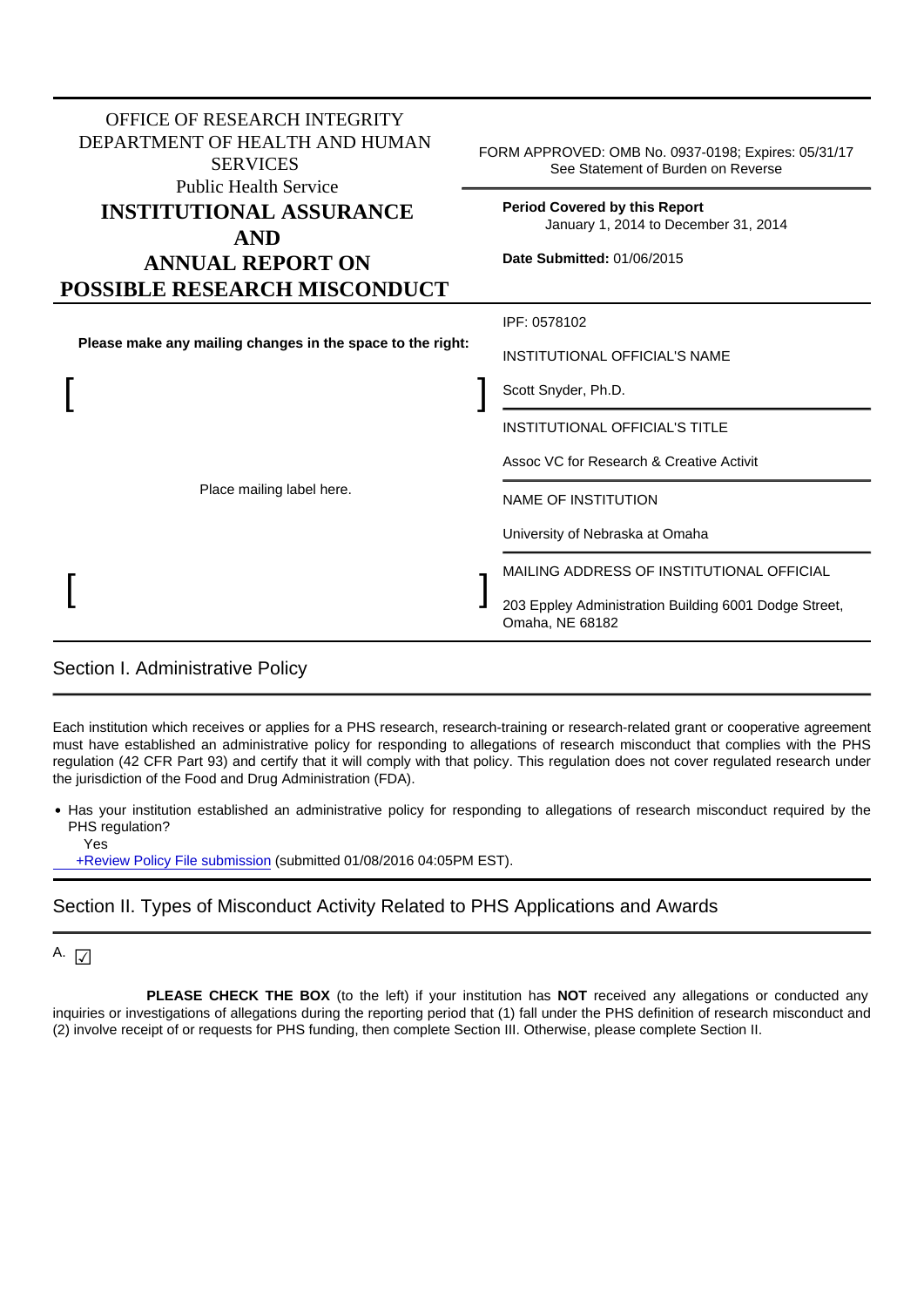B. Please provide the requested information for each incident of alleged misconduct that involved a request for or receipt of PHS funds that fell within the PHS definition of research misconduct. Please note that, in accordance with section 93.310(b), all investigations are to be reported to the Office of Research Integrity (ORI) before or immediately upon commencement of the investigation.

PLEASE NOTE: For each incident of alleged research misconduct resulting in an allegation, inquiry, and/or investigation at your institution: (1) provide the ORI case number, if assigned; (2) check the type of activity (allegation, inquiry, and/or investigation - may include more than one activity type for each reported incident); and (3) check the type of misconduct involved with each activity (may include more than one type of misconduct). Attach a separate sheet if additional space or clarification is required.

Do **NOT** include any alleged fiscal misconduct, human or animal subject abuses, conflicts of interest, or violations of FDA regulated research.

#### **1. Activity continued into 2014:**

| Incident<br><b>Number</b> | <b>ORI Case</b><br>Number,<br>if assigned | <b>Type of Activity</b> | Type of<br><b>Misconduct:</b><br><b>Fabrication</b> | Type of<br><b>Misconduct:</b><br><b>Falsification</b> | Type of<br><b>Misconduct:</b><br>Plagiarism |
|---------------------------|-------------------------------------------|-------------------------|-----------------------------------------------------|-------------------------------------------------------|---------------------------------------------|
| 1.                        |                                           | <b>J</b> Inquiry        |                                                     |                                                       |                                             |
|                           |                                           | ] Investigation         |                                                     |                                                       |                                             |
| 2.                        |                                           | ] Inquiry               |                                                     |                                                       |                                             |
|                           |                                           | ] Investigation         |                                                     |                                                       |                                             |
| 3.                        |                                           | <b>] Inquiry</b>        |                                                     |                                                       |                                             |
|                           |                                           | ] Investigation         |                                                     |                                                       |                                             |
| 4.                        |                                           | <b>] Inquiry</b>        |                                                     |                                                       |                                             |
|                           |                                           | ] Investigation         |                                                     |                                                       |                                             |
| 5.                        |                                           | ] Inquiry               |                                                     |                                                       |                                             |
|                           |                                           | ] Investigation         |                                                     |                                                       |                                             |
| 6.                        |                                           | 1 Inquiry               |                                                     |                                                       |                                             |
|                           |                                           | Investigation           |                                                     |                                                       |                                             |

#### **2. Activity begun in 2014:**

| Incident<br><b>Number</b> | <b>ORI Case</b><br>Number,<br>if assigned | <b>Type of Activity</b> | Type of<br><b>Misconduct:</b><br><b>Fabrication</b> | Type of<br>Misconduct:<br><b>Falsification</b> | Type of<br><b>Misconduct:</b><br>Plagiarism |
|---------------------------|-------------------------------------------|-------------------------|-----------------------------------------------------|------------------------------------------------|---------------------------------------------|
| 1.                        |                                           | <b>]</b> Allegation     |                                                     | 1                                              |                                             |
|                           |                                           | I Inquiry               |                                                     |                                                |                                             |
|                           |                                           | I Investigation         |                                                     |                                                |                                             |
| 2.                        |                                           | ] Allegation            |                                                     |                                                |                                             |
|                           |                                           | I Inquiry               |                                                     |                                                |                                             |
|                           |                                           | ] Investigation         |                                                     |                                                |                                             |
| 3.                        |                                           | ] Allegation            |                                                     |                                                |                                             |
|                           |                                           | ] Inquiry               |                                                     |                                                |                                             |
|                           |                                           | ] Investigation         |                                                     |                                                |                                             |
| 4.                        |                                           | ] Allegation            |                                                     |                                                |                                             |
|                           |                                           | 1 Inquiry               |                                                     |                                                |                                             |
|                           |                                           | ] Investigation         |                                                     |                                                |                                             |
| 5.                        |                                           | ] Allegation            |                                                     |                                                |                                             |
|                           |                                           | ] Inquiry               |                                                     |                                                |                                             |
|                           |                                           | I Investigation         |                                                     |                                                |                                             |
| 6.                        |                                           | ] Allegation            |                                                     |                                                |                                             |
|                           |                                           | ] Inquiry               |                                                     |                                                |                                             |
|                           |                                           | ] Investigation         |                                                     |                                                |                                             |